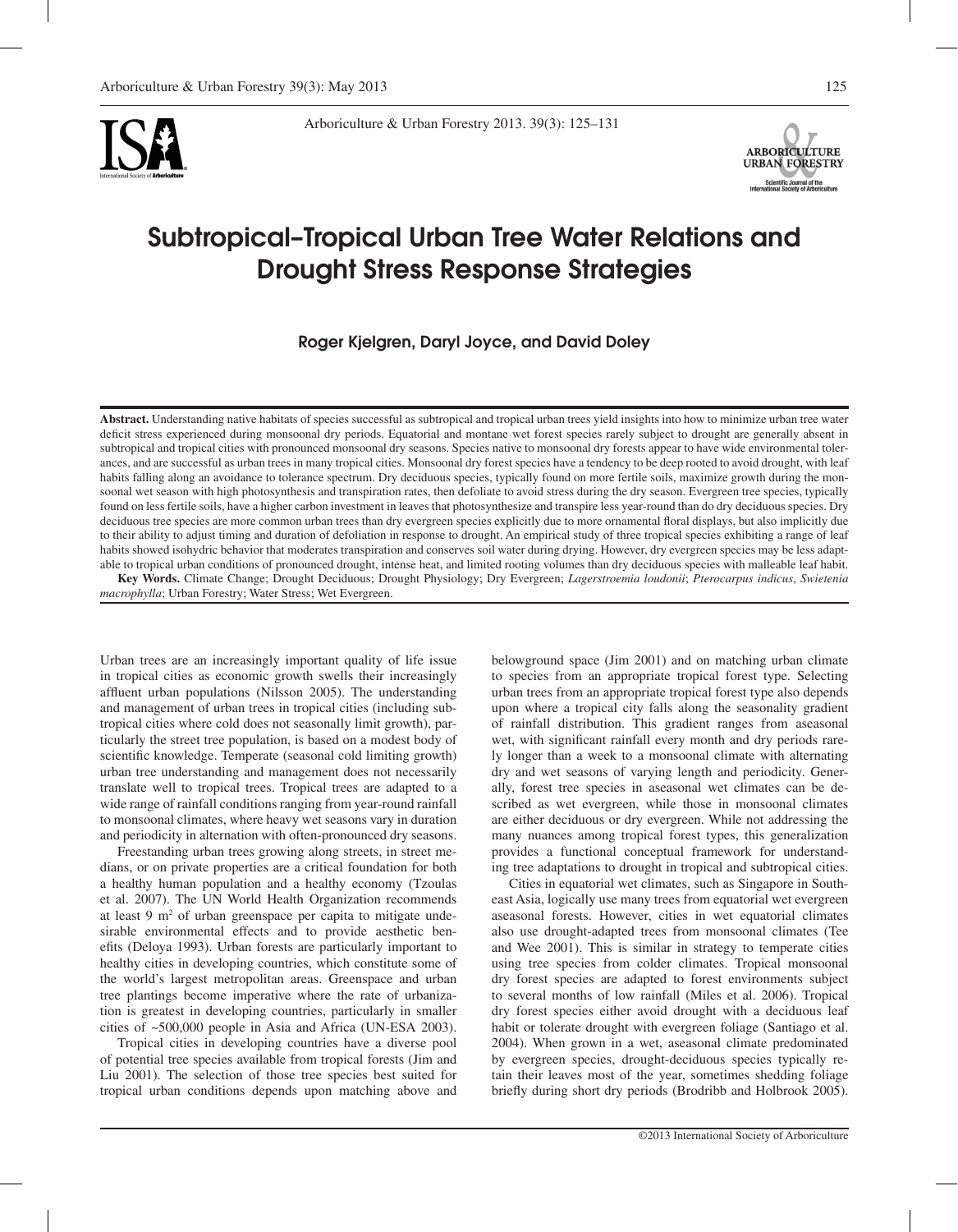Kjelgren et al.: Tree Water Relations and Drought Stress Response

While monsoonal drought-adapted tree species can be used in an aseasonal wet evergreen climate, the reverse does not appear to be true. Street trees in Bangkok, Thailand, were dominated by deciduous species, mostly native to Southeast Asia but also from Africa and South America (Thaiutsa et al. 2008). This was due largely to deciduous species typically having more ornamental floral displays. Dry evergreen species were more common as large specimen trees, but most were older, often declining specimens found in protected urban locations (Thaiutsa et al. 2008). Similarly, Nagendra and Gopal (2010) reported that deciduous trees dominated the street-side tree population in Bangalore, India. Of the evergreen species, only one was ostensibly from a wet evergreen forest.

Understanding differences in ecological physiology between dry and wet tropical forest species can explain the relative distribution and abundance of deciduous and evergreen species in tropical cities, and inform how they can be managed for drought. Combined with insights into forest change from modeled projections under increased temperature scenarios and paleo-climate reconstructions, urban landscapers in tropical cities can potentially select appropriate deciduous and evergreen tropical species that are best adapted to future hotter and drier conditions. The purpose of this paper is to consider how an appreciation of monsoonal tree species adaptations to variable drought can inform sub/tropical urban tree understanding and management.

## TROPICAL FOREST TYPES AND ADAPTATION

## Monsoonal Dry Forests

The climate of most subtropical and tropical cities has one or several dry periods long enough that water stress and negative growth effects emerge if not understood and managed properly. Monsoonal dry forests are found within tropical latitudes where the dry season is long enough to cause routine soil water deficits despite episodic rainfall, while the wet season duration is sufficient to support a forest canopy. Because of the extended dry season, monsoonal species appear to be characteristically more deeply rooted than other forest types (Schenck and Jackson 2005), although coarse textured soil can sometimes create dry-deciduous islands in otherwise evergreen forests (Bohlman 2010). Dry forests are a significant ecosystem in the monsoonal tropics whose rich animal and plant biodiversity, particularly in understory environments with greater illumination, is under threat from a range of anthropogenic activities (Miles et al. 2006). The biodiversity of tropical dry forests yields many economically important timber and medicinal species (Johnson and Grivetti 2008) and is also a source of genetic diversity for breeding programs (Purushothaman et al. 2000).

Where soil nutrient levels are low, evergreen species are typically favored, sometimes mixed with deciduous species (Choat et al. 2005; Ishida et al. 2006). Dry evergreen forest species must tolerate intense solar radiation, heat, and drought during the dry season, and low light and high rainfall during the wet season (Graha et al. 2003). The relatively small leaves of dry evergreen forest species relative to deciduous species minimize interception of solar radiation and maximize convective and radiative cooling during the dry season (Pittman 1996). Evergreen species with lower leaf nitrogen concentrations, greater leaf longevity, and greater internal recirculation of nutrients have a lower investment in nitrogen per unit of photosynthetic machinery per year

than do deciduous species (Doley 1982; Wright et al. 2002), but they must tolerate low leaf water potentials and survive desiccation (Pittman 1996; Brodribb et al. 2003) during the extended dry season. Dry evergreen forest species typically have lower stomatal conductance and photosynthetic rates than do deciduous species (Choat et al. 2005; Ishida et al. 2006) and a lower hydraulic conductance that limits stomatal conductance and lowers internal water potentials (Brodribb et al. 2003; Ishida et al. 2006).

Deciduous species in monsoonal dry forests have a tendency to occupy more nutrient rich soils, where fire can determine a particular forest subtype (Miles et al. 2006). Dry-deciduous species typically have high transpiration rates and hydraulic conductivities that maximize productivity during wet season foliation. This forest type then enters deciduous leaf senescence to defoliate at some point during the dry season (Choat et al. 2005; Ishida et al. 2006). Deciduous dry forest tree species, in fertile soil where the cost of nutrient loss is not limiting, exhibit a remarkable array of adaptations in response to extreme seasonal wetness and drought. Drought-deciduous species vary with respect to leaf longevity and length of dormancy in response to drought (Elliot et al. 2006) and in hydraulic properties. Some species may undergo xylem cavitation and defoliate in response to modest water stress at relatively less negative internal water potentials and then initiate refoliation with new xylem as rainfall increases the soil water content with onset of the wet monsoon season (Brodribb et al. 2002). Other species under mild water stress avoid cavitation entirely and maintain functional xylem while defoliated. This form of drought sensitivity minimizes soil water depletion, maximizes soil water content, and allows refoliation and sunlight capture before the onset of the wet season and subsequent increased competition for sunlight (Brodribb et al. 2003; Elliot et al. 2006). Some drought-deciduous species have high exchangeable trunk water storage capacity due to their wood anatomy, which facilitates the avoidance of low soil water potential effects by such species (Borchert and Pockman 2005).

Hydraulic signaling appears, however, to be an incomplete explanation for drought-induced dormancy. Changes in hydraulic properties do not correlate to gas exchange reduction prior to senescence in many tropical deciduous species (Brodribb et al. 2002; Brodribb et al. 2003). The speed of signal transfer and the distances over which the signals must be transported in trees would not result in timely stomatal responses to diurnal variations in environmental conditions. Leaf size and heating may provide a possible alternative explanation for drought-induced dormancy in these species. A number of drought-deciduous species have relatively large leaves, such as are rarely found in full sun habitats [e.g., *Tectona grandis* L. f. (teak) and a number of dipterocarp species (Sales-Come and Holscher 2010)]. Large leaves can be maintained only if high transpiration rates facilitate evaporative cooling and maintain photosynthetically optimum leaf temperatures, a characteristic consistent with high stomatal conductance and wide xylem vessels capable of high hydraulic conductance as are found in drought-deciduous species (Choat et al. 2005; Ishida et al. 2006).

High transpiration rates, particularly in species with large leaves, suggest a possible defoliation signal in drought-deciduous species. These species appear to have stomata sensitive to leaf-air vapor pressure difference (LAVPD) (Ishida et al. 2006). Mild, dry season water stress may trigger a rapid and large drop in stomatal conductance in response to a small change in soil water potential, with minimal cavitation and negligible loss of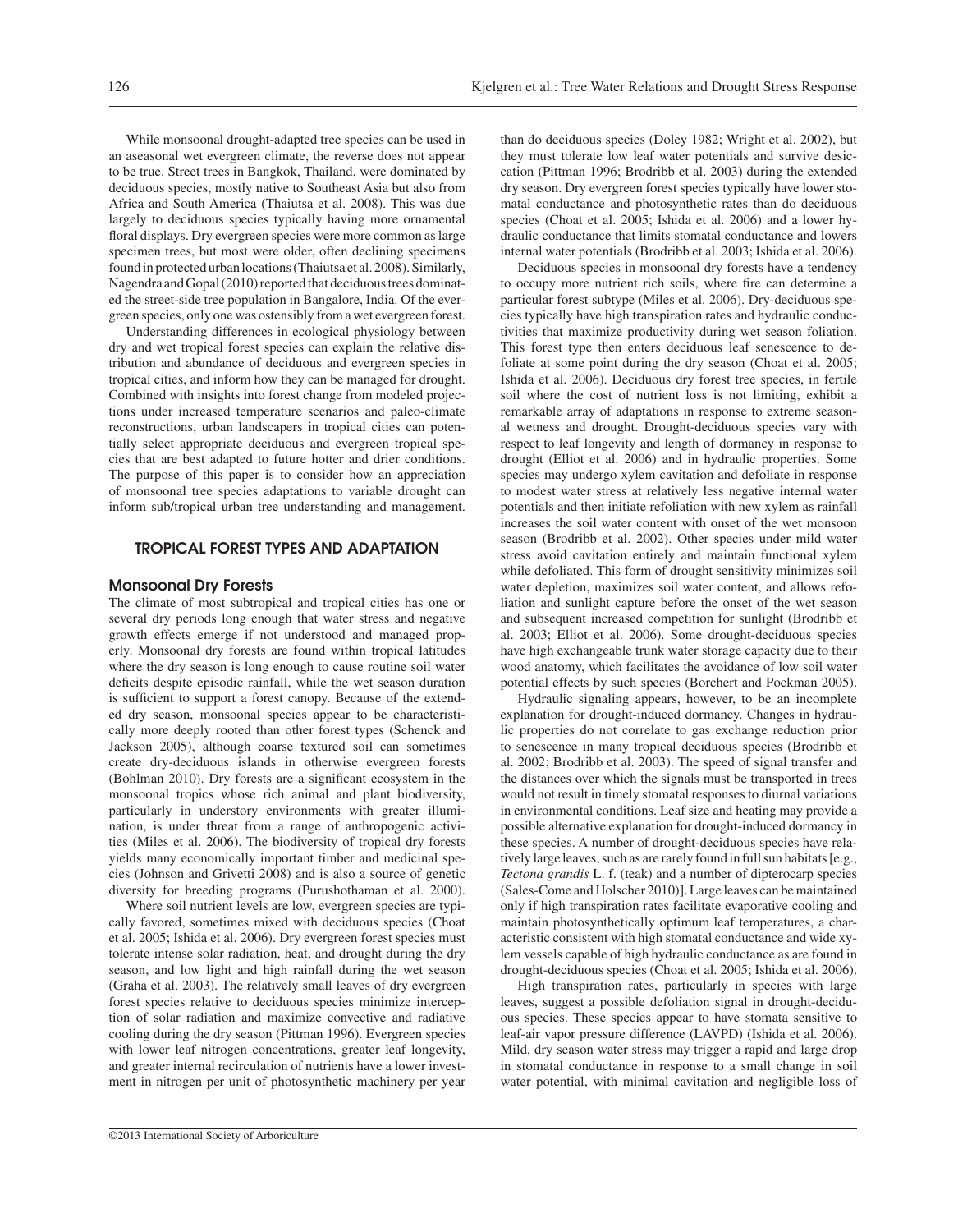xylem function (Brodribb et al. 2003). A large decrease in stomatal conductance somewhat decoupled from water potential can be explained by a feed-forward process mediated by LAVPD and enhanced by large leaf size, where a small reduction in conductance from soil drying reduces transpirational cooling. Reduced transpirational cooling would increase leaf temperature and LAVPD, which, in turn, would push conductance even lower and LAVPD higher in a feed-forward loop. Buildup of leaf-level abscisic acid (ABA) has been linked to stomatal closure in trees, not only during soil drying (Bauerle et al. 2003), but also in very dry air conditions that causes high LAVPD (Bauerle et al. 2004). Thus, a large-leafed species could reach rapid stomatal closure from small changes in soil drying and decreased internal water potential due to leaf heating that, in turn, triggers ABA buildup to the point of inducing leaf senescence.

# Wet Evergreen

Equatorial wet evergreen forests largely, but not exclusively, fall within +/- 10 degrees latitude of the equator in three global regions. These regions are the Amazon basin in western South America, the Congo in central Africa, and in Southeast Asia from Malaysia to eastern New Guinea (Kottek et al. 2006). A simple characterization of these forests is aseasonal annual precipitation of over 2,000 mm, with each month receiving at least 60 mm of rainfall (Kottek et al. 2006) and resulting in no distinct dry season.

Since water is not limiting, wet evergreen forest species compete for more limited nitrogen and light (Graha et al. 2003). Wet evergreen species typically have shallower root systems than do monsoonal dry forest species (Schenk and Jackson 2005). Shallower roots are more effective at scavenging scarce nitrogen from forest-floor dry matter decomposition (Santiago et al. 2004). With less biomass needed for deep root production, wet evergreen species invest more biomass in leaves (Santiago et al. 2004) that are long lived and more efficient at nitrogen use (Wright et al. 2002). Light is particularly limiting for seedling recruitment. Whole plant shade tolerance is a key adaptation that allows seedlings to persist in the understory until a gap allows enough light for vigorous growth (Baltzer and Thomas 2007).

As a trade-off for adaptation to light and nitrogen scavenging, aseasonal climate wet evergreen species are less tolerant of soil and atmospheric water deficits (Brenes-Arguedas et al. 2008). That is, wet evergreen species are less drought tolerant at the physiological level than species found in monsoonal dry habitats (Baltzer et al. 2007), with less desiccation-tolerant leaves (Baltzer et al. 2008) and xylem hydraulic properties (Baltzer et al. 2009), particularly at the seedling stage (Kursar et al. 2009). The wet evergreen members of co-generic species pairs have higher aboveground growth rates than do related species from monsoonal habitats with distinct dry seasons (Baltzer et al. 2007). Wet evergreen species are also not tolerant to atmospheric water deficits. Adapted to year-round wet and humid conditions, upper canopy tree species in aseasonal wet forests maintain high photosynthesis rates at low levels of vapor deficits, but exhibit steep stomatal closure and reduced photosynthesis as vapor deficits increase (Cunningham 2006).

Tropical wet evergreen forest species are essentially specialists attuned to a relatively specific set of environmental conditions (Woodruff 2010), where drought is absent (Baltzer et al. 2007). Wet evergreen forests also function within a narrow temperature range (Woodruff 2010), thus physiological and morphological mechanisms to survive greater water and temperature ranges are not evident (Baltzer et al. 2007; Baltzer et al. 2008; Baltzer et al. 2009; Kursar et al. 2009).

A subset of wet evergreen tropical forest habitats includes montane forests. These forests exist in cooler, higher elevation climates than do lowland wet evergreen forests in a broader latitudinal range within the tropics (Bubb et al. 2004). Higher elevation translates to cooler temperatures and lower vapor deficits and evapotranspiration, resulting in a more favorable water balance (Tanaka et al. 2003). Montane forests may be subject to monsoonal dry periods. Evapotranspiration peaks during the dry season, and the general presence of deep soils suggests that water stress is not a decisive factor in characterizing this forest type (Tanaka at al. 2008). Likely due to their temperature limits and limited adaptability to water stress (Foster 2001), montane species are not typically found in urban tree populations in either monsoonal or wet equatorial cities. In general, wet evergreen forest species are not typically used in monsoonal sub/tropical cities because they are, in essence, specialists (Woodruff 2010) adapted to nutrient and light limited habitats, and unlikely to tolerate soil and atmospheric water deficits during monsoonal dry periods (Kjelgren et al. 2011).

# WATER STRESS – TROPICAL URBAN TREES

Urban heat island effects are characteristic of all cities and arise from increased sensible and re-radiated heat from impervious surfaces (Rizwan et al. 2008). In tropical and subtropical regions, cities with pronounced monsoonal dry seasons may experience particularly intense heat islands (Roth 2007). While vegetation can mitigate against heat islands (Roth 2007), urban vegetation in tropical cities will be affected nonetheless by elevated temperatures from climate change, in general, and through attendant increased heat loading from asphalt (Kjelgren and Montague 1998) and other non-transpirating surfaces (Montague and Kjelgren 2004). In particular, the crowns of freestanding isolated street trees will be subject to higher heat loading (Kjelgren and Clark 1993). The degree of heating depends on sensible heat dissipation as a function of leaf size (Leuzinger et al. 2010) and stomatal conductance, which determines the degree of coupling of the leaf with the atmosphere (Jarvis and McNaughton 1986). Temperature interacts with limited soil water due to confined root zones, due to either limited volume or depth (Bondarenko 2009), to impose water stress on urban trees (Close et al. 1996).

Studies of street tree populations in Bangkok, Thailand (Thaiutsa et al. 2008), and Bangalore, India (Nagendra and Gopal 2010), suggest that dry-deciduous species are more tolerant of monsoonal dry urban climates. Both of these cities have pronounced monsoonal climates with a four- to six-month dry season and a majority of deciduous species in their street tree populations. In each city, evergreen species comprised only one-third of the top 15 most commonly used street tree species, and those evergreen species used as street trees were largely from drier and harsher habitats than most species from wet equatorial forests (Kjelgren et al. 2011).

The use of deciduous tree species in tropical cities in Asia appears to be the result of informal selection processes. Thaiutsa et al. (2008) also surveyed older, large specimen trees (growing on private property not along a city street) in Bang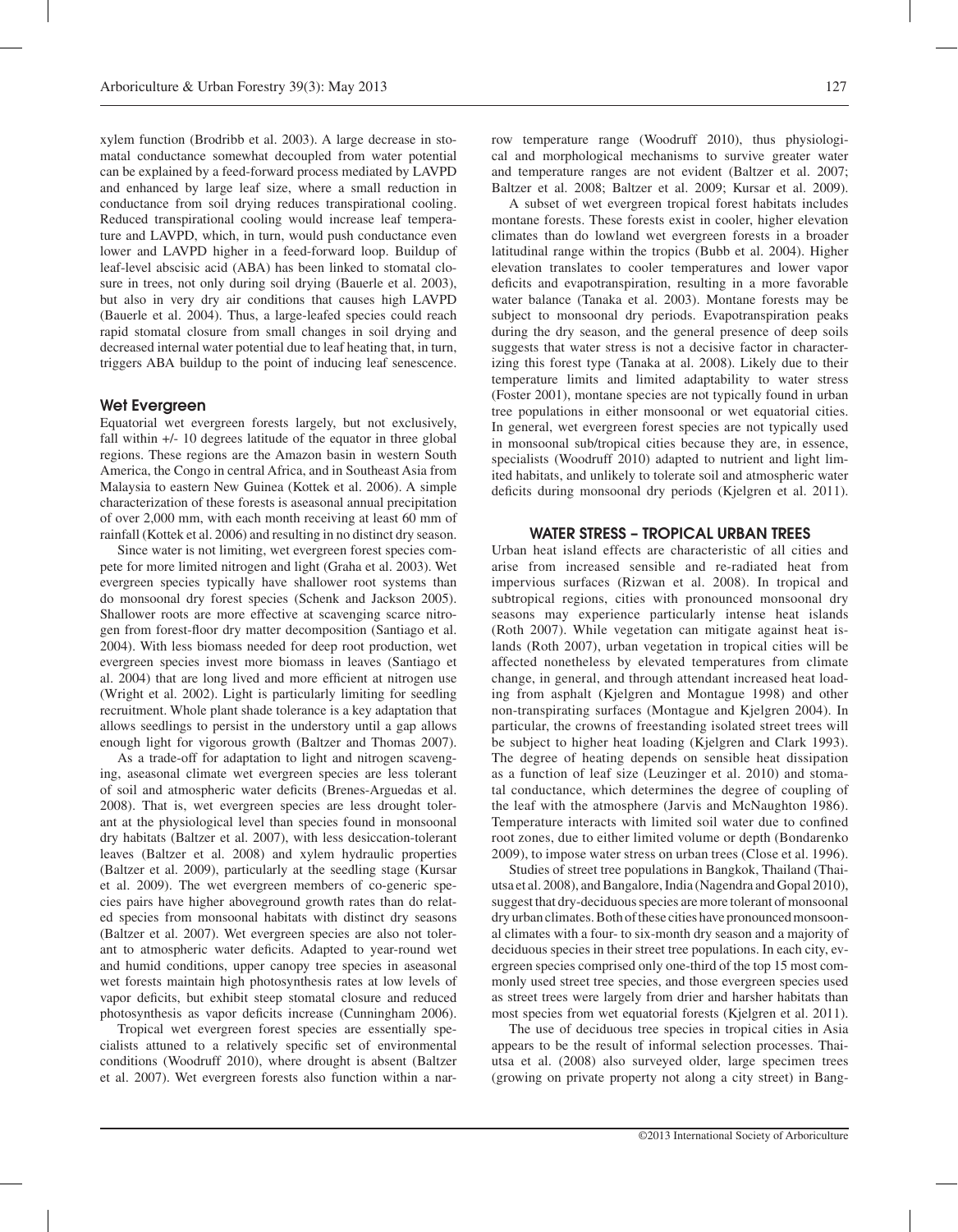kok that were much older than the street tree population. These specimen trees were dominated by evergreen species from dry evergreen forests, particularly in the genus *Ficus*, rather than by deciduous species. However, only four of the most common specimen trees were also common as street streets, and two of these four were deciduous. Limited crossover between old specimen and street tree species suggests that evergreen species even from dry habitats did not perform as well as deciduous species in urban areas, resulting in proportionally greater adoption of deciduous species as street trees. The apparent heat tolerance limitation of evergreen species is consistent with Woodruff's (2010) observation that the current distributions of evergreen tropical forests, certainly from aseasonal, but possibly also seasonal habitats (Trisurat et al. 2009), reflect their temperature limits. Thus, the circumstantial evidence suggests that evergreen tropical tree species are less suited to higher urban heat island temperatures in subtropical and tropical cities.

### Empirical Studies

Recent studies illustrate the differences in adaption among sub/ tropical evergreen versus deciduous species used as urban street trees. Kjelgren et al. (2008) investigated water use of three tropical tree species varying in leaf habit and commonly used in Bangkok's streetside population. In plotting the frequency distribution of water use rates expressed as the ratio of daily water use (mm day<sup>-1</sup>) to local reference evapotranspiration (the plant factor, Kp), the dry deciduous species *Lagerstroemia loudonii* (closely related to Star of India, *Lagerstroemia speciosa*) had the highest use (Figure 1, modified from Kjelgren et al. 2008). Consistent with reports that dry deciduous species have hydraulic architecture (Choat et al. 2005) supporting higher stomatal conductance (Ishida et al. 2006), *L*. *loudonii* Kp values reached a maximum of between 40%–50% of reference evapotranspiration (ET<sub>o</sub>). Higher stomatal conductance and transpiration



**Figure 1. Monsoonal dry season (January–April) water use normalized to depth units (mm/day) for container grown** *Pterocarpus indicus, Swietenia macrophylla***, and** *Lagerstroemia loudonii***, three sub/tropical trees species common in Bangkok, Thailand's streetside population, where n is the number of daily observations over six replicates per species (modified from Kjelgren et al. 2009).** 

rates for sub/tropical dry deciduous species would be consistent with high carbon gain over the monsoonal wet period, in contrast to evergreen species that can photosynthesize year round.

By contrast, the Kp of both *Pterocarpus indicus* (angsana) and *Swietenia macrophylla* (mahogany) was lower at 20%–30% of ET<sub>0</sub>. Swietenia macrophylla is a dry evergreen species from monsoonal regions in South America. Its lower transpiration rate would slowly deplete soil water during the monsoonal dry period and allow extended carbon gain. *P. indicus* can be facultative deciduous when conditions become dry, but is otherwise evergreen. *P. indicus* is found along sandy seashores, suggesting tolerance to drought and salt under stressful conditions. However, it can aggressively grow and expand habitat under more favorable conditions. Notable in comparing these three species is that the distribution of Kp values is much broader for *L. loudonii*, approaching  $ET_{\circ}$  on occasion. High stomatal conductances imply greater sensitivity of transpiration to environmental factors that can affect stomatal opening, such as vapor deficits and wind.

When subjected to drying conditions, all three species exhibited a similar response to water stress (unpublished data). All of the trees were growing in containers when subjected to substrate drying. The stomatal conductance quickly declined in all three species, moderating internal water potential. Since isolated trees are well ventilated (Jarvis and Morison 1981), stomatal conductance to water vapor is closely coupled to the atmosphere, exerting close to a direct 1:1 relationship between incremental stomatal closure and transpiration rate (Jarvis 1985). Stomatal closure at incipient substrate drying reduces evaporative strain on internal water potential, an isohydric response to water stress that slows the depletion of root zone water (Schultz 2003). All three species maintained an isohydric response as stomatal conductance declined to approximately 30% of well-watered levels. However, at this point, *P. indicus* isohydric control failed and internal water potential declined quickly as conductance fell to about 10% of well-watered levels. Total leaf area of *P. indicus* was substantially greater than the other two species, such that the obvious explanation is that it depleted substrate water content to what was, in effect, the permanent wilting point.

The studies in Bangkok's monsoonal climate indicate that three commonly used sub/tropical tree species exhibit an isohydric water stress response strategy, similar to many temperate woody species (Shultz 2003). This isohydric response favors lower stomatal aperture, transpiration, and possibly photosynthesis in exchange for slower depletion of root zone water in essence, a "save it for a rainy day" strategy (Kjelgren et al. 2009). Combined with the deep rooting common in monsoonal forest species (Schenk and Jackson 2005), and traits that either favor drought avoidance or drought tolerance through leaf morphological characteristics (e.g., smaller, denser leaves; Wright et al. 2002), monsoonal dry forest species that are either deciduous or evergreen appear to be well-equipped to tolerate drought as street trees in subtropical and tropical cities.

**Acknowledgments.** Thanks to the U.S. State Department and Council for International Exchange of Scholars Fulbright Fellowship program and the University of Queensland for their support that led to this publication.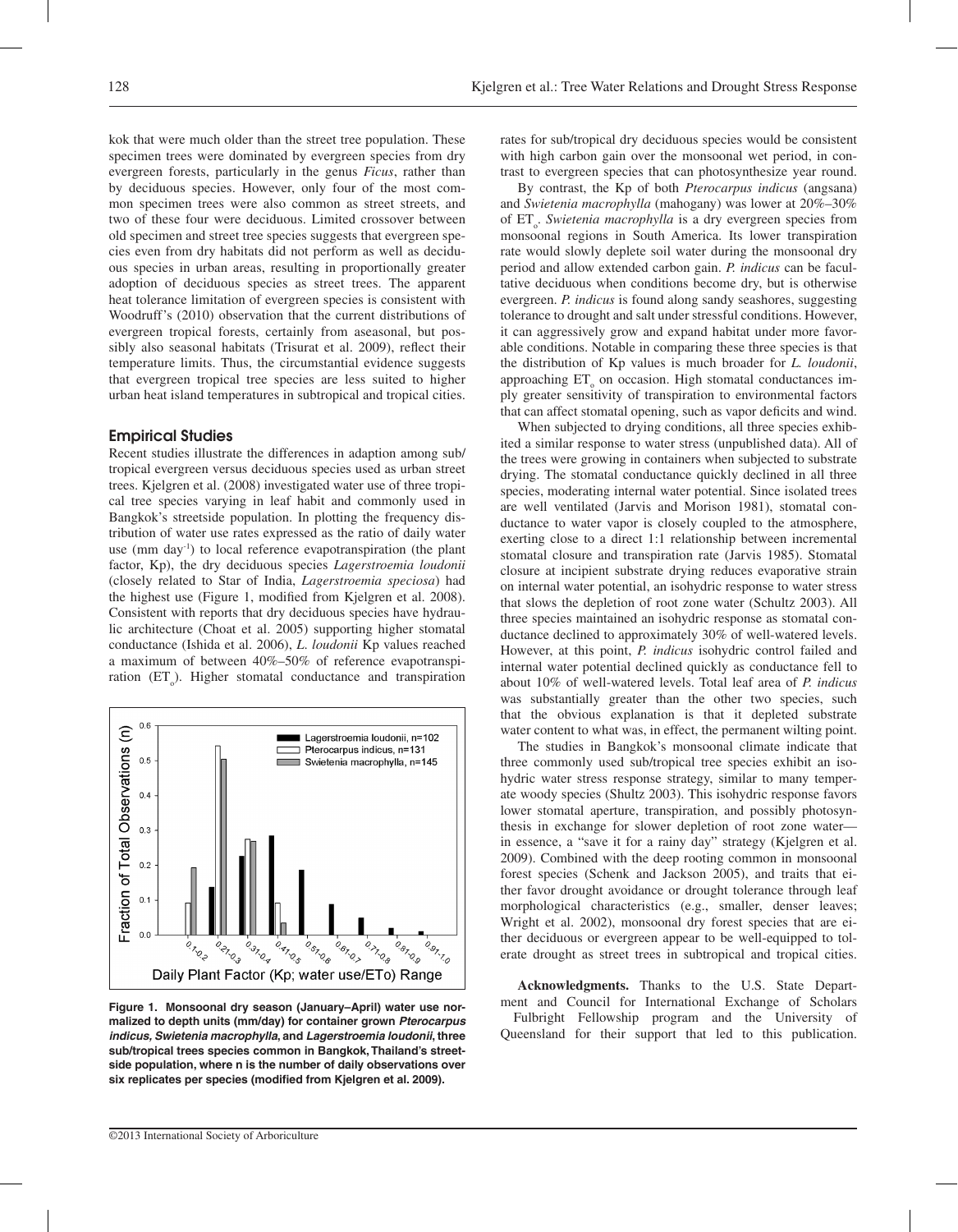#### Literature Cited

- Baltzer, J.L., and S.C. Thomas. 2007. Determinants of whole-plant light requirements in Bornean rain forest tree saplings. Journal of Ecology 95:1208–1221.
- Baltzer, J.L., D.M. Gregoire, S. Bunyavejchewin, N.S.M. Noor, and S.J. Davies. 2009. Coordination of foliar and wood anatomical traits contributes to tropical tree distributions and productivity along the Malay-Thai Peninsula. American Journal of Botany 96:2214–2223.
- Baltzer, J.L., S.J. Davies, A.R. Kassim, and J.V. LaFrankie. 2007. Geographical distributions in tropical trees: Can geographical range predict performance and habitat association in co-occurring tree species? Journal of Biogeography 34:916–926.
- Baltzer, J.L., S.J. Davies, S. Bunyavejchewin, and N.S.M. Noor. 2008. The role of desiccation tolerance in determining tree species distributions along the Malay-Thai Peninsula. Functional Ecology 22: 221–231.
- Bauerle, W.L., T.H. Whitlow, T.L. Setter, and F.M. Vermeylen. 2004. Abscisic acid synthesis in *Acer rubrum* L. leaves a vapour-pressuredeficit-mediated response. Journal of the American Society for Horticultural Science 129:182–187.
- Bauerle, W.L., T.H. Whitlow, T.L. Setter, T.L. Bauerle, and F.M. Vermeylen. 2003. Ecophysiology of *Acer rubrum* seedlings from contrasting hydrologic habitats: Growth, gas exchange, tissue water relations, abscisic acid and carbon isotope discrimination. Tree Physiology 23:841–850.
- Bohlman, S. 2010. Landscape patterns and environmental controls of deciduousness in forests of central Panama. Global Ecology and Biogeography 19:376–385.
- Bondarenko, V.V. 2009. Soil water regime and evapotranspiration of sites with trees and lawn in Moscow. Ph.D. dissertation, Univ. of Wageningen, Wageningen, Netherlands. 171 pp.
- Borchert, R., and W.T. Pockman. 2005. Water storage capacitance and xylem tension in isolated branches of temperate and tropical trees. Tree Physiology 25:457–466.
- Brenes-Arguedas, T., M. Rios, G. Rivas-Torres, C. Blundo, P.D. Coley, and T.A. Kursar. 2008. The effect of soil on the growth performance of tropical species with contrasting distributions. Oikos 117:1453–1460.
- Brodribb, T.J, and N.M. Holbrook. 2005. Leaf physiology does not predict leaf habit: Examples from tropical dry forest. Trees–Structure and Function 19:290–295.
- Brodribb, T.J., N.M. Holbrook, and M.V. Guteirrez. 2002. Hydraulic photosynthetic coordination in seasonally dry tropical forest trees. Plant, Cell and Environment 25:1435–1444.
- Brodribb, T.J., N.M. Holbrook, E.J. Edwards, and M.V. Guteirrez. 2003. Relation between stomatal closure, leaf turgor and xylem vulnerability in eight tropical dry forest trees. Plant, Cell and Environment 26:443–450.
- Bubb, P., I. May, L. Miles, and J. Sayer. 2004. Cloud forest agenda. United Nations Environment Programme World Conservation Monitoring Centre. Cambridge, UK. 32 pp.
- Choat, B., M.C. Ball, J.G. Luly, and J.A. Holtum. 2005. Hydraulic architecture of deciduous and evergreen dry rainforest tree species in north-eastern Australia. Trees 19:305–311.
- Close, R.E., J.J. Kielbaso, P.V. Nguyen, and R.E. Schutzki. 1996. Urban vs. natural sugar maple growth: II. Water relations. Journal of Arboriculture 22:187–192.
- Cunningham, S.C. 2006. Effects of vapour pressure deficit on growth of temperate and tropical evergreen rainforest trees of Australia. Acta Oecologica 30:399–406.
- Deloya, M.C. 1993. Urban forestry activities in Mexico. Unasylva 173:28–32.
- Doley, D. 1982. Photosynthetic productivity of forest canopies in relation to solar radiation and nitrogen cycling. Australian Forest Research 12:245–261.
- Elliot, S., P.J. Baker, and R. Borchert. 2006. Leaf flushing during the dry season: The paradox of Asian monsoon forests. Global Ecology and Biogeography 15:248–257.
- Foster, P. 2001. The potential negative impacts of global climate change on tropical montane cloud forests. Earth-Science Reviews 55:73–106.
- Graha, E.A., S.S. Mulkey, K. Kitajima, N.G. Phillips, and S.J. Wright. 2003. Cloud cover limits net  $CO_2$  uptake and growth of a rainforest tree during tropical rainy seasons. Proceedings of the National Academy of Sciences 100:572–576.
- Ishida, A., S. Diloksumpun, P. Ladpala, D. Staporn, S. Panuthai, M. Gamo, K. Yazaki, M. Ishizuka, and L. Puangchit. 2006. Contrasting seasonal leaf habits of canopy trees between tropical dry-deciduous and evergreen forests in Thailand. Tree Physiology 26:643–656.
- Jarvis, P. 1985. Coupling of transpiration to the atmosphere in horticultural crops: The Omega Factor. Acta Horticulturae (ISHS) 171:187–206.
- Jarvis, P., and J. Morison. 1981. The control of transpiration and photosynthesis by the stomata, pp. 247–279. In: P. Jarvis and T. Mansfield (Eds.). Stomatal Physiology. Cambridge University Press, Cambridge, UK.
- Jarvis, P., and K. McNaughton. 1986. Stomatal control of transpiration: Scaling up from leaf to region. Advances in Ecological Research 15:1–49.
- Jim, C.Y, and H.T. Liu. 2001. Patterns and dynamics of urban forests in relation to land use and development history in Guangzhou City, China. Geographical Journal 167:358–375.
- Jim, C.Y. 2001. Managing urban trees and their soil envelopes in a contiguously developed city environment. Environmental Management 28:819–832.
- Johnson, N., and L.E. Grivetti. 2008. Environmental change in northern Thailand: Impact on wild edible plant availability. Ecology of Food and Nutrition 41:373–399.
- Kjelgren, R., and J. Clark. 1993. Growth and water relations of *Liquidambar styraciflua* L. in an urban park and plaza. Trees–Structure and Function 7:195–201.
- Kjelgren, R., and T. Montague. 1998. Urban tree transpiration over turf and asphalt surfaces. Atmospheric Environment 32:35–41.
- Kjelgren, R., L. Puangchit, C. Sriladda, and M. Someechai. 2008. Water use of four street tree species in Bangkok, Thailand. Acta Horticulturae 792:405–409.
- Kjelgren, R., L. Wang, and D. Joyce. 2009. Water deficit stress responses of three herbaceous native Australian ornamental species. Hort-Science 44:1358–1365.
- Kjelgren, R., Y. Trisurat, N. Baguinon, L. Puangchit, and P.Y. Tan. 2011. Tropical street trees and climate uncertainty in Southeast Asia. Hort-Science 46:167–142.
- Kottek, M., J. Grieser, C. Beck, B. Rudolf, and F. Rubel. 2006. World Map of the Köppen-Geiger climate classification updated. Meteorologische Zeitschrift 15:259–263.
- Kursar, T.A., B.M.J. Engelbrecht, A. Burke, M.T. Tyree, B. El Omari, and J.P. Giraldo. 2009. Tolerance to low leaf water status of tropical tree seedlings is related to drought performance and distribution. Functional Ecology 23:93–102.
- Leuzinger, S., R. Vogt, and C. Korner. 2010. Tree surface temperature in an urban environment. Agricultural and Forest Meteorology 150:56–62.
- Miles, L., A.C. Newton, R.S. DeFries, C. Ravilious, I. May, S. Blyth, V. Kapos, and J. Gordon. 2006. A global overview of the conservation status of tropical dry forests. Journal of Biogeography 33:491–505.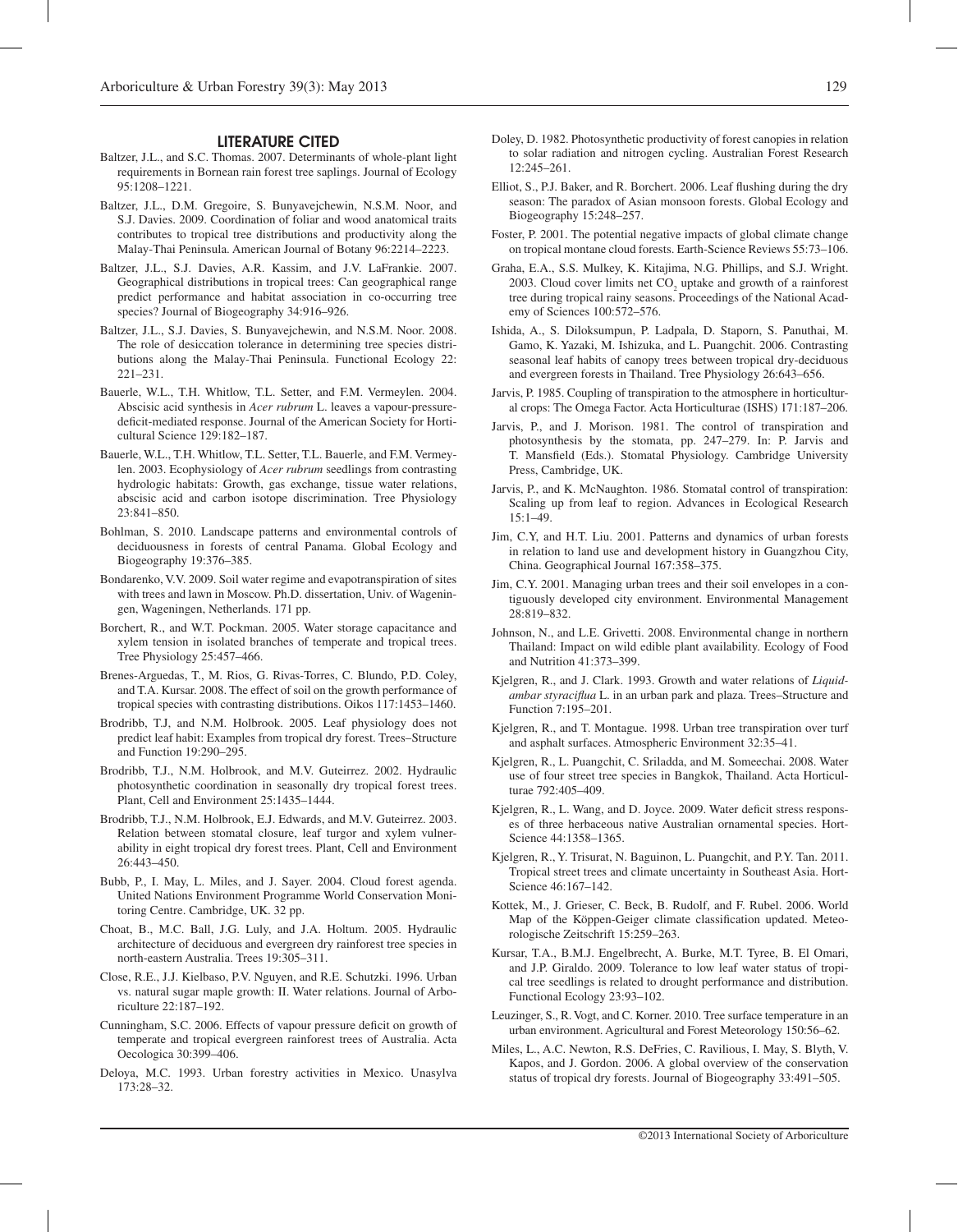- Montague, T., and R. Kjelgren. 2004. Energy balance of six common landscape surfaces and the influence of surface properties on gas exchange of four containerized tree species. Scientia Horticulturae 100:229–249.
- Nagendra, H., and D. Gopal. 2010. Street trees in Bangalore: Density, diversity, composition and distribution. Urban Forestry & Urban Greening 9:129–137.
- Nilsson, K. 2005. Urban forestry as a vehicle for healthy and sustainable development. Chinese Forestry Science and Technology 4:1–14.
- Pittman, J. 1996. Ecophysiology of tropical dry evergreen forests, Thailand: Measured and modelled stomatal conductance of Hopeaferrea, a dominant canopy emergent. Journal of Applied Ecology 33:1366–1378.
- Purushothaman, S., S. Viswanath, and C. Kunhikannan. 2000. Economic valuation of extractive conservation in a tropical deciduous forest in Madhya Pradesh, India. Tropical Ecology 41:61–72.
- Rizwan, A.M, Y.C.L. Dennis, and C.H. Liu. 2008. A review on the generation, determination and mitigation of urban heat island. Journal of Environmental Sciences 20:120–128.
- Roth, M. 2007. Review of urban climate research in (sub)tropical regions. International Journal of Climatology 27:1859–1873.
- Sales-Come, R., and D. Holscher. 2010. Variability and grouping of leaf traits in multi-species reforestation (Leyte, Philippines). Forest Ecology and Management 260:846–855.
- Santiago, L.S., K. Kitajima, S.J. Wright, and S.S. Mulkey. 2004. Coordinated changes in photosynthesis, water relations and leaf nutritional traits of canopy trees along a precipitation gradient in lowland tropical forest. Oecologia 139:495–502.
- Schenk, H.J., and R.B. Jackson. 2005. Mapping the global distribution of deep roots in relation to climate and soil characteristics. Geoderma 126:129–140.
- Schultz, H.R. 2003. Differences in hydraulic architecture account for near-isohydric and anisohydric behaviour of two field-grown Vitis vinifera L. cultivars during drought. Plant, Cell and Environment 26:1393–1405.
- Tanaka, K., H. Takizawa, N. Tanaka, I. Kosaka, N. Yoshifuji, C. Tantasirin, S. Piman, M. Suzuki, and N. Tangtha. 2003. Transpiration peak over a hill evergreen forest in northern Thailand in the late dry season: Assessing the seasonal changes in evapotranspiration using a multilayer model. Journal of Geophysical Research 108:4-1 to 4–15.
- Tanaka, N., T. Kume, N. Yoshifuji, K. Tanaka, H. Takizawa, K Shiraki, C. Tantasirin, N. Tangtham, and M. Suzuki. 2008. A review of evapotranspiration estimates from tropical forests in Thailand and adjacent regions. Agricultural and Forest Meteorology 148:807–819.
- Tee, W.S., and L.M. Wee. 2001. Trees of our garden city: A guide to the common trees of Singapore. National Parks Board, Singapore. Singapore, Malaysia. 21 pp.
- Thaiutsa, B., L. Puangchit, R. Kjelgren, and W. Arunpraparut. 2008. Urban green space, street tree and heritage large tree assessment in Bangkok, Thailand. Urban Forestry and Urban Greening 7:219–229.
- Trisurat, Y., R. Alkemade, and E. Arets. 2009. Projecting forest tree distributions and adaptation to climate change in northern Thailand. Journal of Ecology and Natural Environment 1:55–63.
- Tzoulas, K., K. Korpela, S. Venn, V. Yli-Pelkonen, A. Kazmierczak, J. Niemela, and P. James. 2007. Promoting ecosystem and human health in urban areas using green infrastructure: A literature review. Landscape and Urban Planning 81:167–178.
- United Nations Dept. Economic and Social Affairs (UN-ESA). 2003. Long range population projections. In: Proc. of the Technical Working Group on Long-Range Population Projects. UN-ESA, New York, New York, U.S.
- Woodruff, D.S. 2010. Biogeography and conservation in Southeast Asia: How 2.7 million years of repeated environmental fluctuations affect today's patterns and the future of the remaining refugial-phase biodiversity. Biodiversity and Conservation 19:919–941.
- Wright, I.J., M. Westoby, and P.B. Reich. 2002. Convergence towards higher leaf mass per area in dry and nutrient-poor habitats has different consequences for leaf life span. Journal of Ecology 90:534–543.

*Roger Kjelgren (corresponding author) Department of Plants, Soils and Climate Utah State University 4820 Old Main Hill Logan, Utah 84322-4820, U.S. roger.kjelgren@usu.edu*

#### *Daryl Joyce*

*School of Agriculture & Food Sciences University of Queensland, Gatton Qld. Horticulture & Forestry Science, Department of Employment, Economic Development & Innovation Dutton Park Qld. Australia*

*David Doley Centre for Mined Land Rehabilitation University of Queensland, St Lucia Qld. Australia*